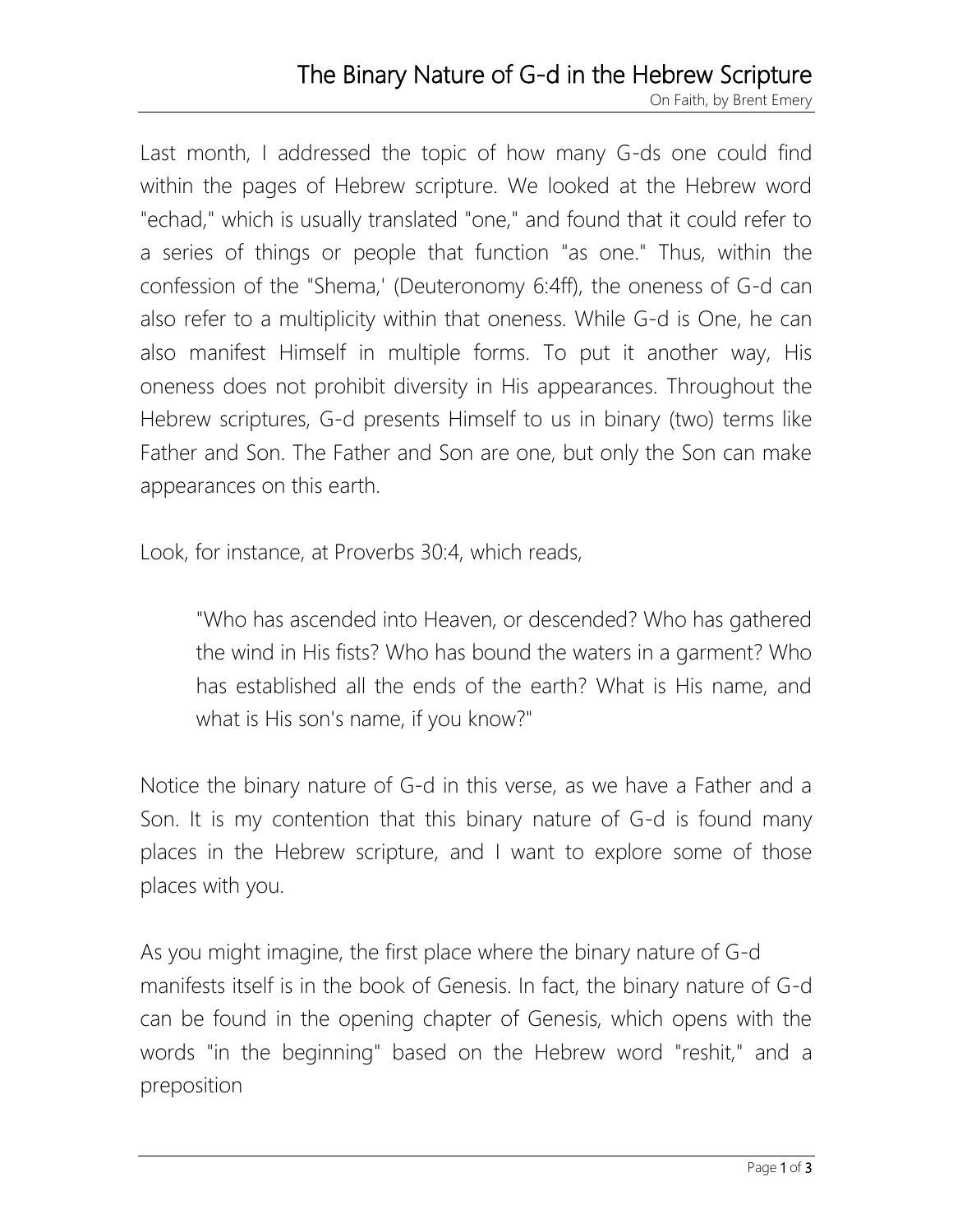attached to its front. While the word "reshit" can refer to time, I would like to offer another interpretation that also finds merit within the pages of the Hebrew scripture. In Genesis 49:3, we read,

"Reuben, you are my firstborn, My might and the beginning (reshit) of my strength."

Thus, the word "reshit" can also be used as a synonym for "firstborn." With this idea in mind, let me read Genesis 1:1 like this:

"As the firstborn, He created Elohim the Heavens and the Earth."

With this translation, I am suggesting to you that there was a plurality within G-d right from the start of creation.

Continuing on in Genesis, we come to Chapter 16, where the "Angel of the Lord" finds HaGer (the foreigner) after she has been cast out from Abram's home. While not much is said in this text with regard to the identity of this "Angel," other texts within the Hebrew scripture give us a fuller picture of His identity. In Genesis 22:15, the "Angel of the Lord" confronts Abraham and speaks as G-d, reiterating the promises G-d had made earlier to Abraham. In a later column, I want to show that this Angel/Messenger of the Lord is none other than the Living G-d in human form sent from the Father to minister His will. I want to demonstrate that, within the pages of Hebrew scripture, this is no ordinary angel but is part of the binary manifestation of G-d's presence.